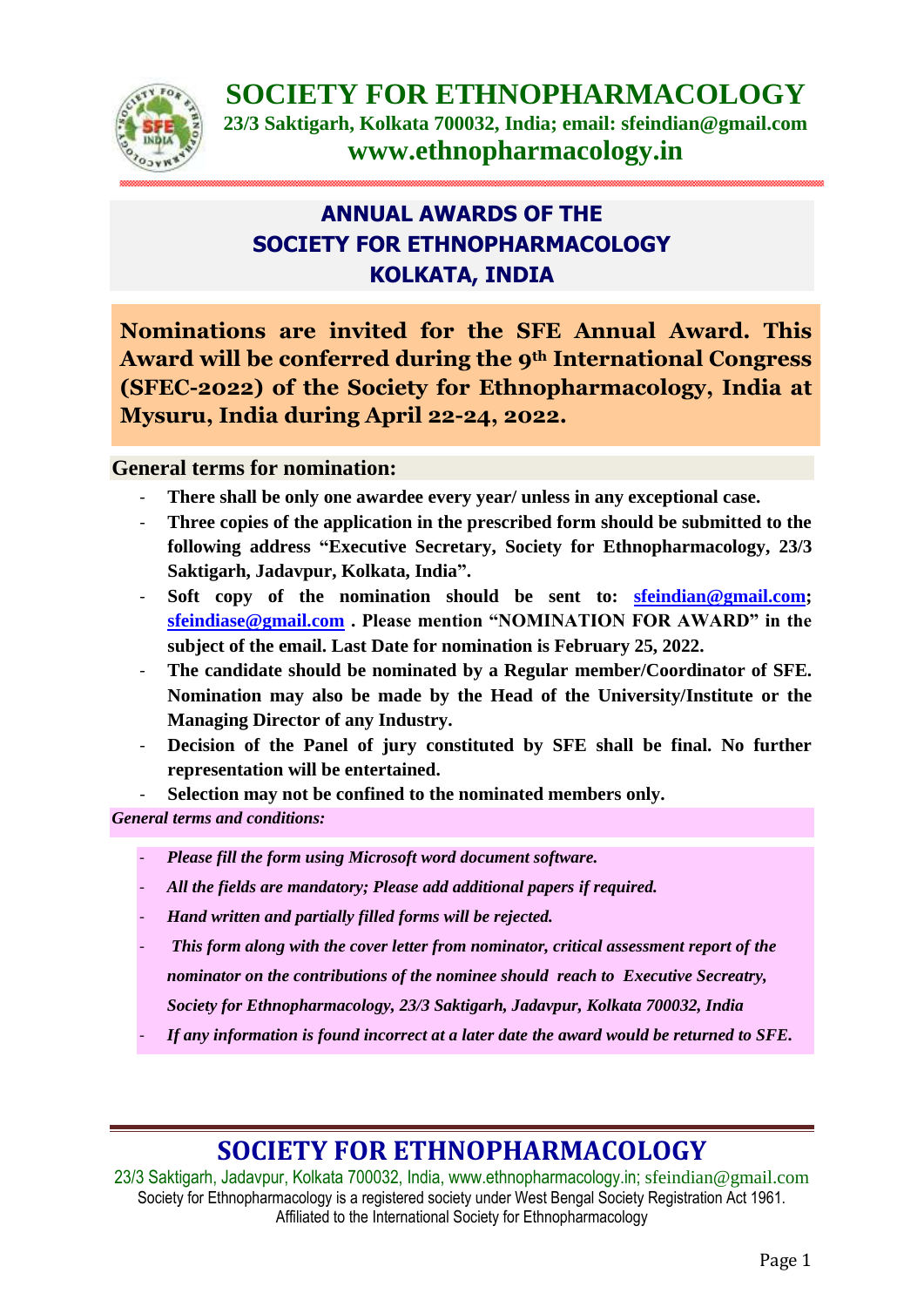

### **A. PROFORMA FOR NOMINATION OF THE AWARD**

### **NOMINATION FORM**

- 1. Name of the Award (in bold block letters):
- 2. Name of the Nominator, affiliation and full contact details: *(with email and phone/mobile number)*
- 3. Name of the nominee (in block letters):
- 4. Address: (i) Institute address with Phone, Fax and Email (ii) Residential address with Phone, Fax and Email
- 5. Date of birth (DD/MM/YY), Sex (Male/ Female) and Age (Years And Months):
- 6. Membership number of the SFE, Kolkata, India:
- 7. Date of joining the Institution/University/Organization:
- *8.* Academic qualification:

*(Complete the below format starting from bachelor to the highest degree, please mention the fellowship details and name of the funding agency for the PhD project)* 

| S <sub>1</sub> | Degree   Major Subject/ | Institution/ University/ Funding   Year of |             | Class    |
|----------------|-------------------------|--------------------------------------------|-------------|----------|
| No.            | Thesis title for        | agency and name of the                     | Passing and | - or     |
|                | PhD /Post doc.          | fellowship for PhD /Post doc.              | duration    | division |
|                | Project                 | Project                                    |             |          |

- 9. Field of Specialization:
- 10. Professional positions held till date in chronological order *(If any)*:
- 11. Suggested citation *(50 words highlighting the nominee's specialization and achievements)*:
- 12. Awards received *(if any)*:
- 13. Membership of Registered/ Professional Bodies/ Societies:
- 14. Highlights of important contributions of the nominee in the field of promotion and development of Ethnopharmacology and medicinal plants *(within 300 words)*:
- 15. Details of publications:

# **SOCIETY FOR ETHNOPHARMACOLOGY**

23/3 Saktigarh, Jadavpur, Kolkata 700032, India, [www.ethnopharmacology.in;](http://www.ethnopharmacology.in/) [sfeindian@gmail.com](mailto:sfeindian@gmail.com) Society for Ethnopharmacology is a registered society under West Bengal Society Registration Act 1961. Affiliated to the International Society for Ethnopharmacology

Photograph of the Nominee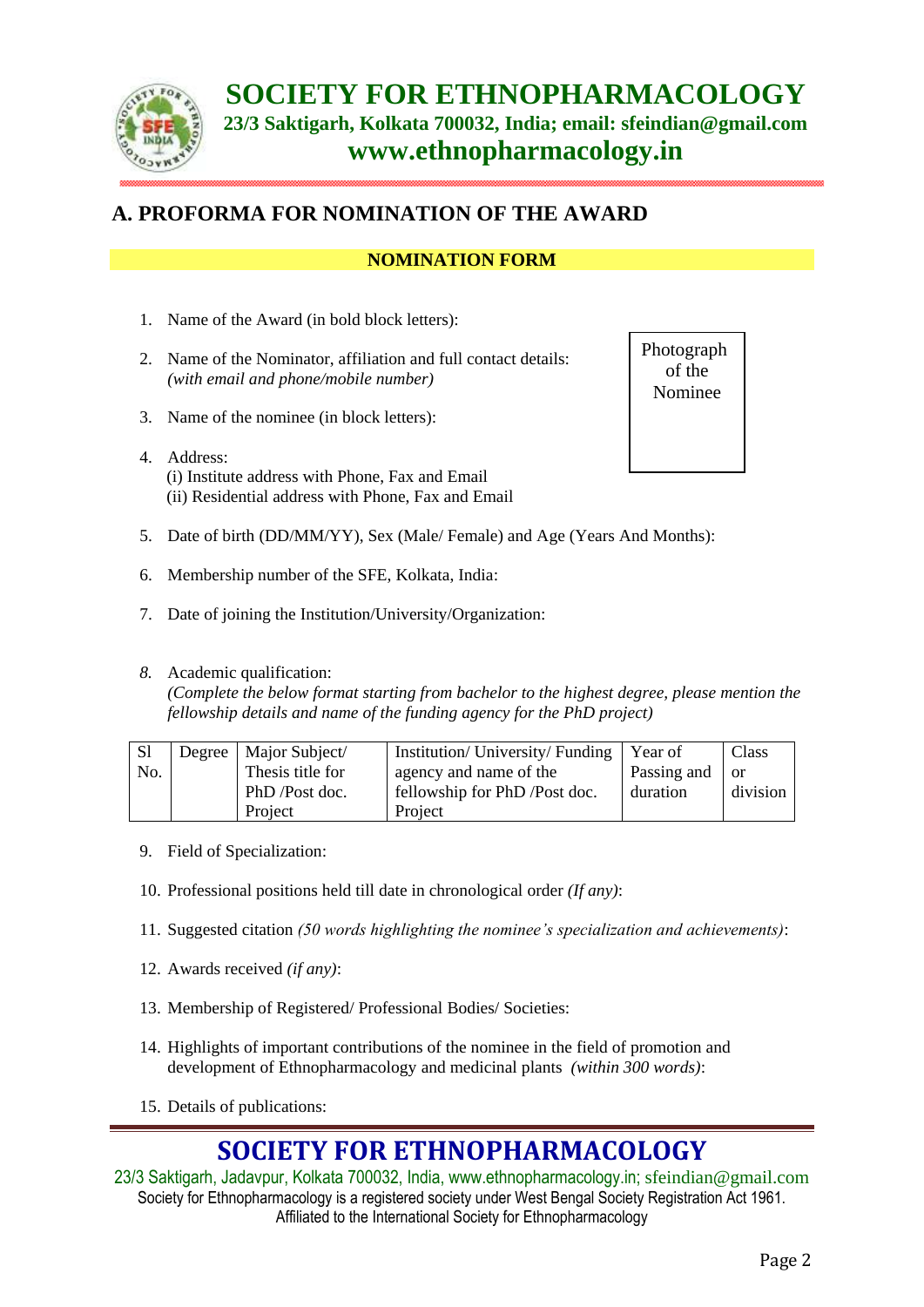

#### **(Please add the complete list of publications as Annexure 1)**

- *a) Number of research paper in indexed journal*
- *b) Number of books/ book chapters*
- *c) Cumulative impact factor of all publications:*
- *d) Number of citations:*
- *e) H-index of all publications:*

| alue | Source |
|------|--------|
|      |        |
|      |        |

16. Ten best publications of nominee in journals in following format *(add reprints Annexure II)* 

| -S1 | <b>Authors</b> | Title of the | Year, Volume (Issue), Page,   Impact factor and citation |  |
|-----|----------------|--------------|----------------------------------------------------------|--|
| No. | and name       | article      | Publisher                                                |  |
|     | of the         |              |                                                          |  |
|     | 10urnal        |              |                                                          |  |

#### 17. Books/ book chapters of the nominee in following format :

|     | <b>Authors</b> | Title of the Chapter/Book (Mention the name of | <b>Publisher and ISBN</b> |
|-----|----------------|------------------------------------------------|---------------------------|
| No. |                | editor in case of chapter)                     | number                    |

#### *18.* Patents *(if any):*

- 19. Research projects handled as PI *(also mention the sponsoring body):*
- 20. Innovations in teaching/ administration/research *:*
- 21. Critical assessment report on the contributions of the nominee for this award (500 words with seal and signature of the nominator - as Annexure III)

|                    | <b>Full Signature of the Nominee</b> |
|--------------------|--------------------------------------|
| <b>Date:</b>       |                                      |
| <b>Enclosures:</b> |                                      |

#### **Full Signature of the Nominator with seal Date:**

- Bio data of the nominee
- Cover letter from nominator
- Critical assessment report from the nominator in his official letter head to justify the contributions of the nominee including his academic/ research credential and why he is fit to receive the award
- Matriculation/ attested Birth certificate and Degree certificates
- Appointment letter by management/ University/ Government
- Passport size colour photographs

# **SOCIETY FOR ETHNOPHARMACOLOGY**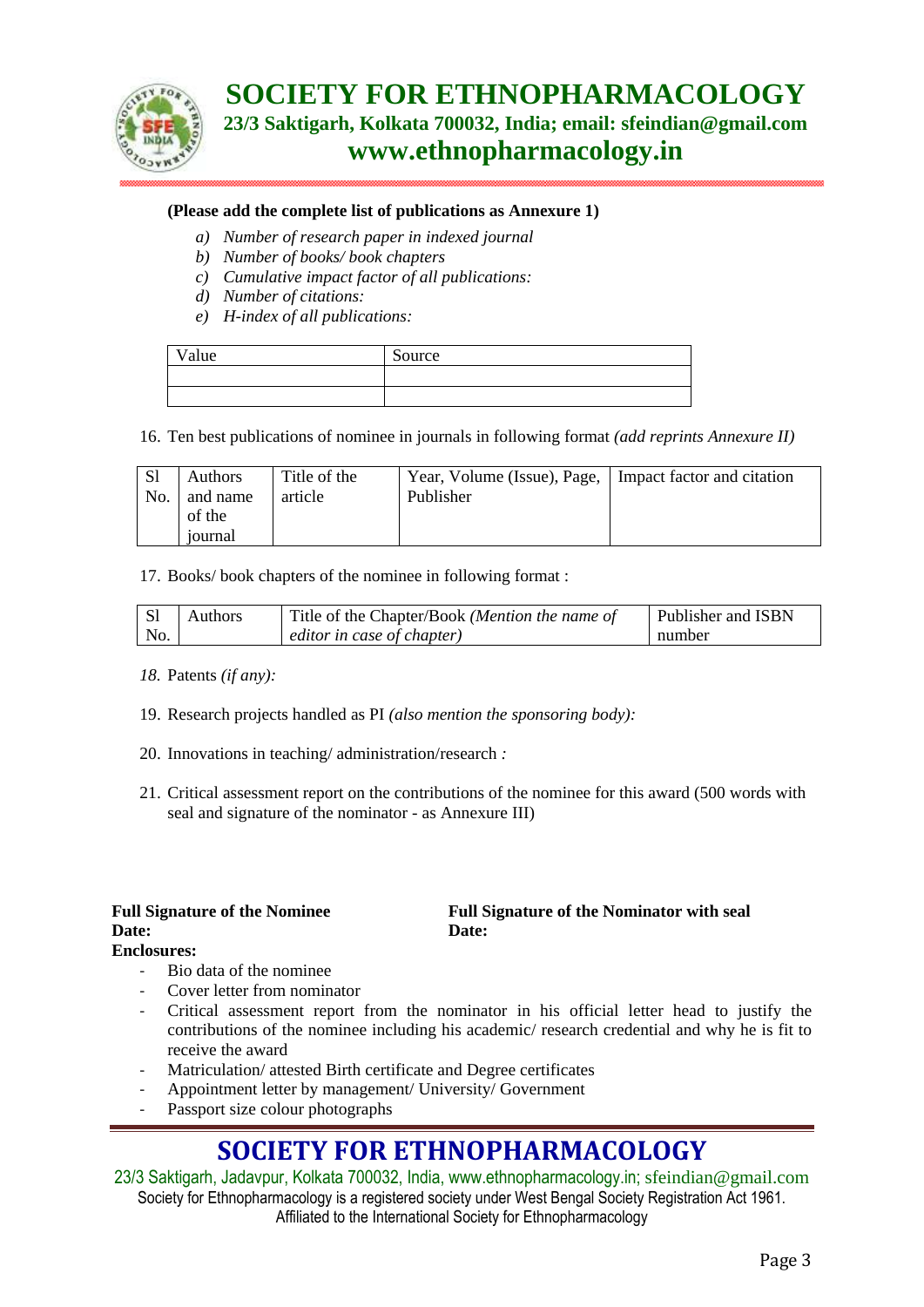

## **B. PROFORMA FOR NOMINATION OF SFE - HERBAL INDUSTRY LEADER AWARD**

### **SFE - HERBAL INDUSTRY LEADER AWARD**

To recognize a company that sets an example of outstanding business practices or an organization that works to move the industry forward above and beyond normal business practices.

#### *Norms and Conditions:*

- The industry should be doing business for at least 15 years in India
- Their product / service should be well recognized by the Govt. of India
- The industry should follow GMP and GLP guidelines
- The industry must have own Research and Development centre.
- The Industry/organization should be institutional members of the Society for Ethnopharmacology (SFE).
- This nomination should be forwarded by Managing Director of the company and may be self-nominated. Or it should be nominated by member of the SFE.

### **FORMAT FOR INDUSTRY LEADER AWARD**

- 1. Name of the company/organization
- 2. Address (complete address with phone, fax, e-mail)
- 3. Name of the proprietor/partner/managing director (complete address with phone, fax, email)
- 4. Year of establishment of the company/organization
- 5. Year of establishment of R&D unit of the organization
- 6. Give detail of the product development through R&D in the last 10 years (you may add separate annexure stating the above detail)
- 7. Give the details of the product produced in your company/organization in the last 10 years (you may add separate annexure stating the above detail)
- 8. What is the annual turnover of the company/organization (attach the audited account of the last financial years as annexure)
- 9. Whether there is any export of your product?
- 10. Percentage of total turnover through export?
- 11. Patent generated through the R&D in last 10 years (you may add separate annexure stating the above detail)
- 12. Publication made if any through R&D in last 5 years (give details) add copy of the print as annexure

# **SOCIETY FOR ETHNOPHARMACOLOGY**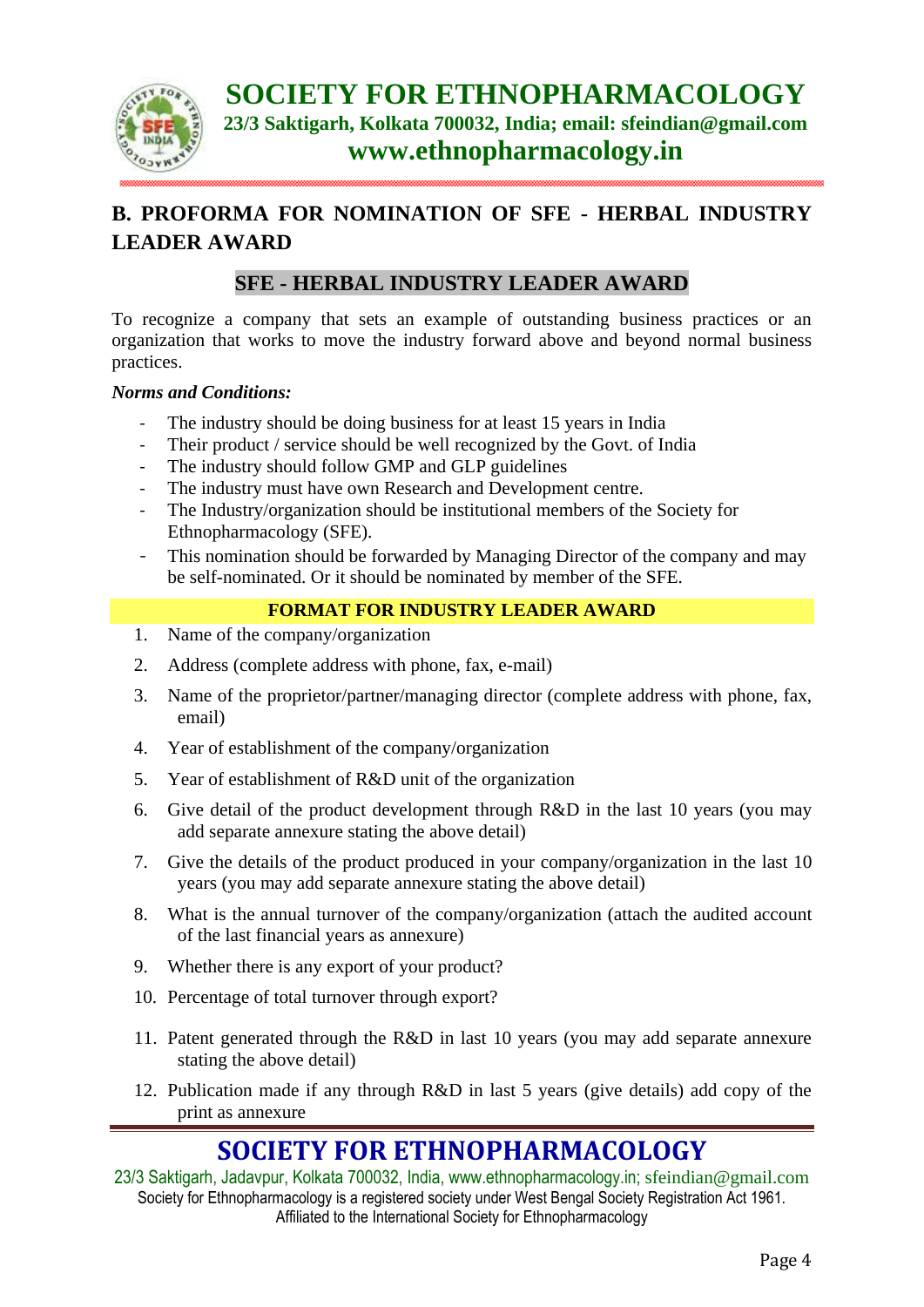

- 13. Percentage of the total sale and investment in R&D?
- 14. GMP certified or not? Which year?
- 15. (enclose copy of the GMP certificate as annexure)
- 16. ISO certified or not? Which year?
- 17. (enclose copy of the ISO certificate as annexure)
- 18. DSIR certified or not? Which year?
- 19. (enclose copy of the DSIR certificate as annexure)
- 20. GLP certified or not? Which year?
- 21. (enclose copy of the GLP certificate as annexure)
- 22. State whether any financial support has been received from central/state government or other sources
- 23. Highlight the major achievements of your organization in detail (you may add separate annexure stating the above detail)
- 24. Why you think that your organization is suitable for the SFE industry leader award (give 5 major points)
- 25. State in 150 words the major achievements of your industry/organization

### **Declaration**

I hereby declare that the above information given in this form is true to the best of my knowledge and belief.

Date………………………Place…………………….. Signature of the Applicant

**Signature of the Proprietor or Managing Director of the company/Organization** 

# **SOCIETY FOR ETHNOPHARMACOLOGY**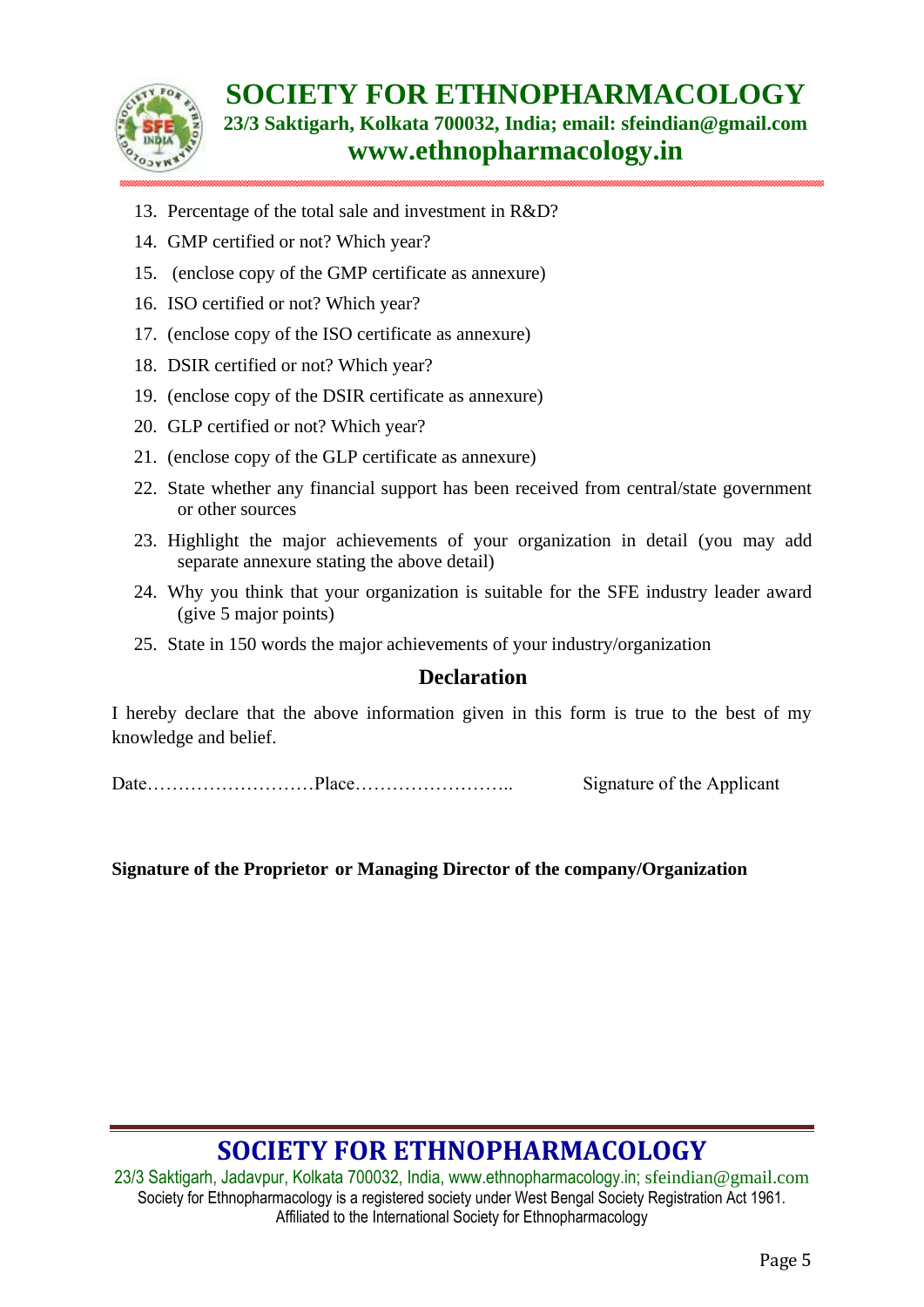

### C. **PROFORMA FOR SFE – OUTSTANDING LOCAL CHAPTER AWARD**

### **SFE – Outstanding Local Chapter Award**

| <b>APPLICATION FORM</b>                                                                                                                                 |                                                |  |  |  |
|---------------------------------------------------------------------------------------------------------------------------------------------------------|------------------------------------------------|--|--|--|
| 1. Name of the Local Chapter                                                                                                                            | $\ddot{\cdot}$                                 |  |  |  |
| 1A. Address                                                                                                                                             |                                                |  |  |  |
| 2. Name of the Coordinator<br>2A. Official Address with Phone<br>No.; Fax & E-mail                                                                      | E-mail id:<br><b>Contact No.:</b>              |  |  |  |
| 3. Year of formation of the Local<br><b>Chapter</b><br>5. Other Members involved in the<br>local chapter (Name, Address &<br>affiliation of the member) | Phone No.<br>Fax:<br>E-mail:<br>$\ddot{\cdot}$ |  |  |  |

**6. Activity of the Local Chapter from January 1, 2019 to December 30, 2019 (Please give detail of the Seminar/Workshop/Symposium/Conference organized by the Local Chapter with photographs should be attached as an annexure):**

## **SOCIETY FOR ETHNOPHARMACOLOGY**